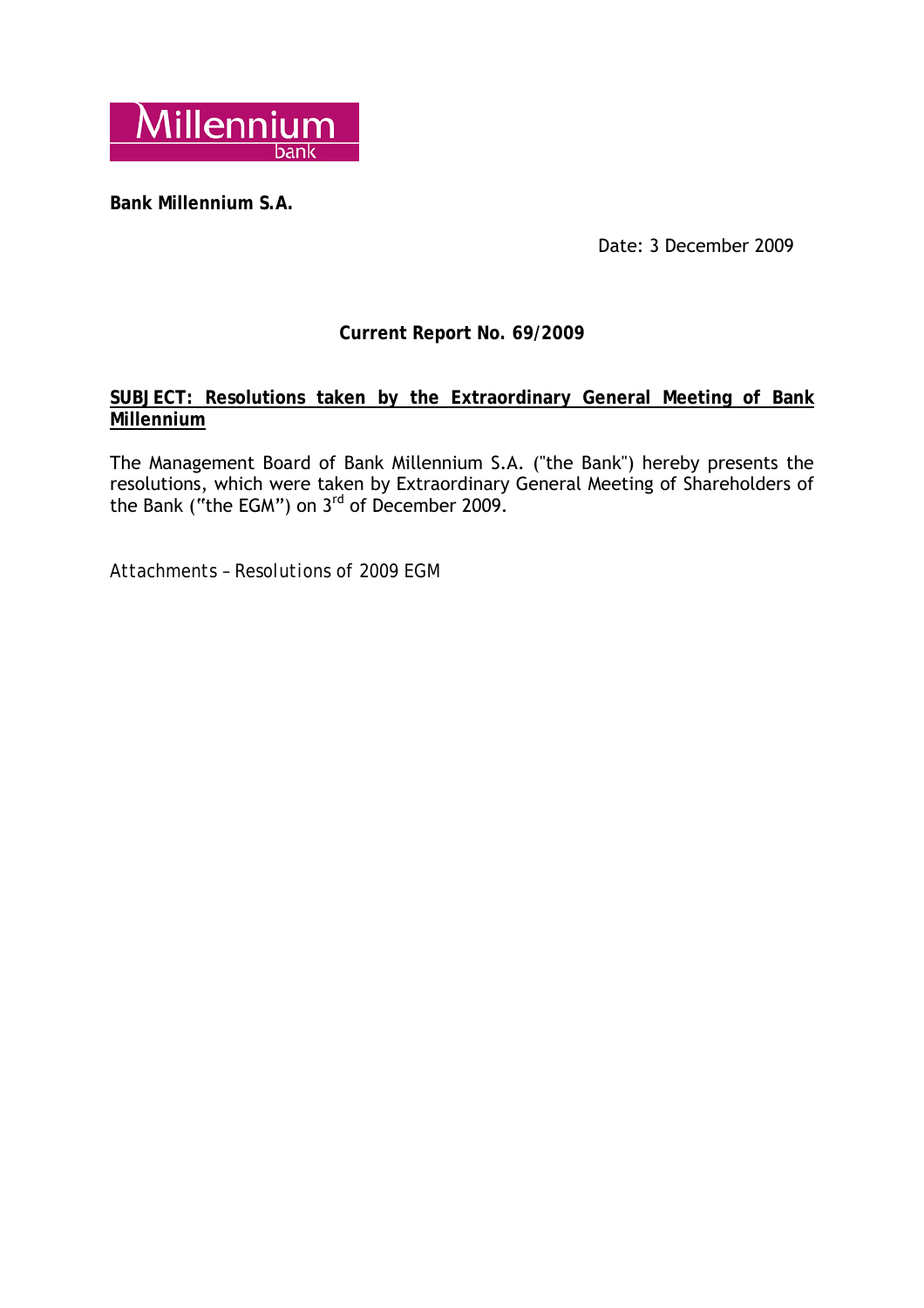**Resolution no. 1** 

*of the Extraordinary General Meeting of Bank Millennium S.A., with its registered office in Warsaw, dated 3 December 2009 regarding the election of the Chairman of the Extraordinary General Meeting.* 

The Extraordinary General Meeting of Bank Millennium S.A. with its registered office in Warsaw (the "Bank"), acting pursuant to Art. 409, § 1 of the Act dated 15 September 2000 – the Commercial Companies Code, and § 5 and § 6 of the By-laws of the General Meeting of Shareholders of the Bank, resolves as follows:

#### **§ 1**

Mr. Marek Furtek is hereby appointed as the Chairman of the Extraordinary General Meeting.

#### **§ 2**

The resolution shall come into force on the date of its adoption.

**Number of votes under which valid votes were cast: 680 489 468 shares, which constitute 80.1347264950% of share capital.** 

**Total number of valid votes cast: 680 549 468 including:** 

- **For: 638 549 448,**
- **Against: 0,**
- **Abstained: 42 000 020**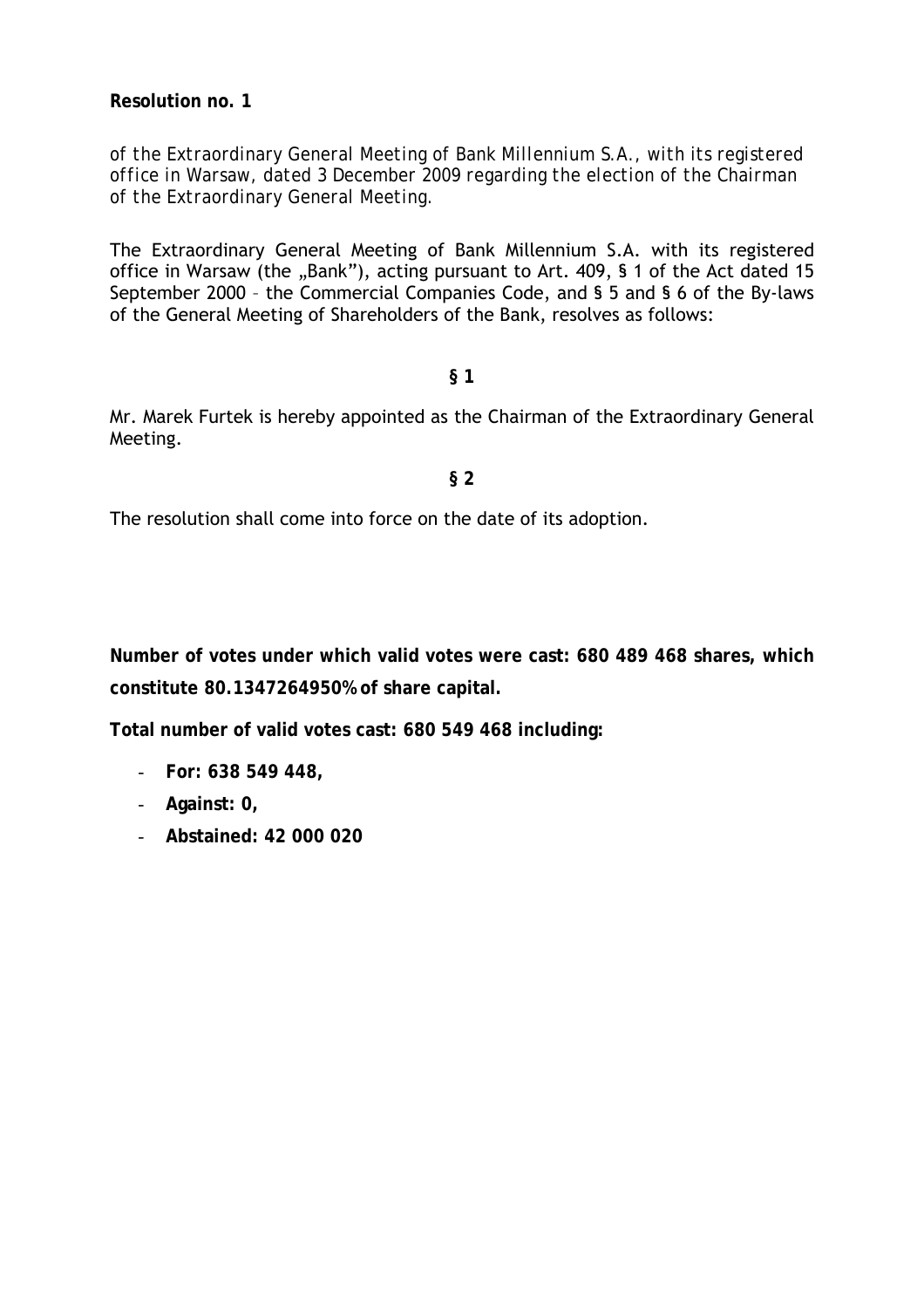### **Resolution no. 2**

*of the Extraordinary General Meeting of Bank Millennium S.A., with its registered office in Warsaw, dated 3 December 2009 to increase the share capital of the Bank and amend the Articles of Association.* 

Pursuant to Art. 430, 431, 432, 433 and art. 436 of the Act dated 15 September 2000 – the Commercial Companies Code ("CCC") and § 8 section 2 point 1/ of the Articles of Association, the Extraordinary General Meeting of Bank Millennium S.A., with its registered office in Warsaw ("the Bank") resolves as follows:

#### **§ 1**

- 1. The share capital of the Bank is hereby increased by no less than PLN 1.00 (one Zloty) and up to no more than PLN 1,274,181,744 (one billion, two hundred and seventy-four million, one hundred and eighty-one thousand, seven hundred and forty-four Zloty) through the issue of no fewer than one (1) and no more than 425,000,000 (four hundred and twenty five million) series L ordinary bearer shares with a nominal value of PLN 1.00 (one Zloty) each (the "Series L Shares").
- 2. The issuance of the Series L Shares will take the form of a closed subscription within the meaning of Art. 431 § 2 point 2 of the CCC, to be carried out through a public offering within the meaning of the Act dated 29 July 2005 on Public Offering and the Terms and Conditions for Introducing Financial Instruments to the Organized Trading System and on Public Companies (the "Public Offering Act").
- 3. The Series L Shares will participate in dividends as of 1 January 2009, on equal terms as other shares in the Bank.
- 4. Series L Shares may only be paid up by cash contributions.
- 5. 19 January 2010 will be the pre-emptive right date for Series L Shares in the meaning of Art. 432 § 2 of the CCC.
- 6. Shareholders holding the Bank's shares as at the end of the pre-emptive right date will be entitled to the pre-emptive rights to Series L Shares; such shareholders will be entitled to one pre-emptive right to Series L Shares per each share in the Bank held as at the end of the pre-emptive right date.
- 7. It is agreed that the terms for rounding numbers of Series L Shares, which will be allotted to a particular person who delivered a subscription in the exercise of pre-emptive rights, will be as follows: the number of Series L Shares, which will be allotted to a person who delivered its subscription in the exercise of pre-emptive rights, will be determined by multiplying the number of pre-emptive rights to Series L Shares encompassed by all valid subscriptions of such person by the number of Series L Shares, which one pre-emptive right to Series L Shares will entitle such person to acquire, and by rounding down the product so obtained to the nearest whole number.
- 8. The date on which the pre-emptive rights to Series L Shares will become exercisable will be determined in the Bank's prospectus (the "Prospectus") which will be prepared pursuant to applicable law in connection with the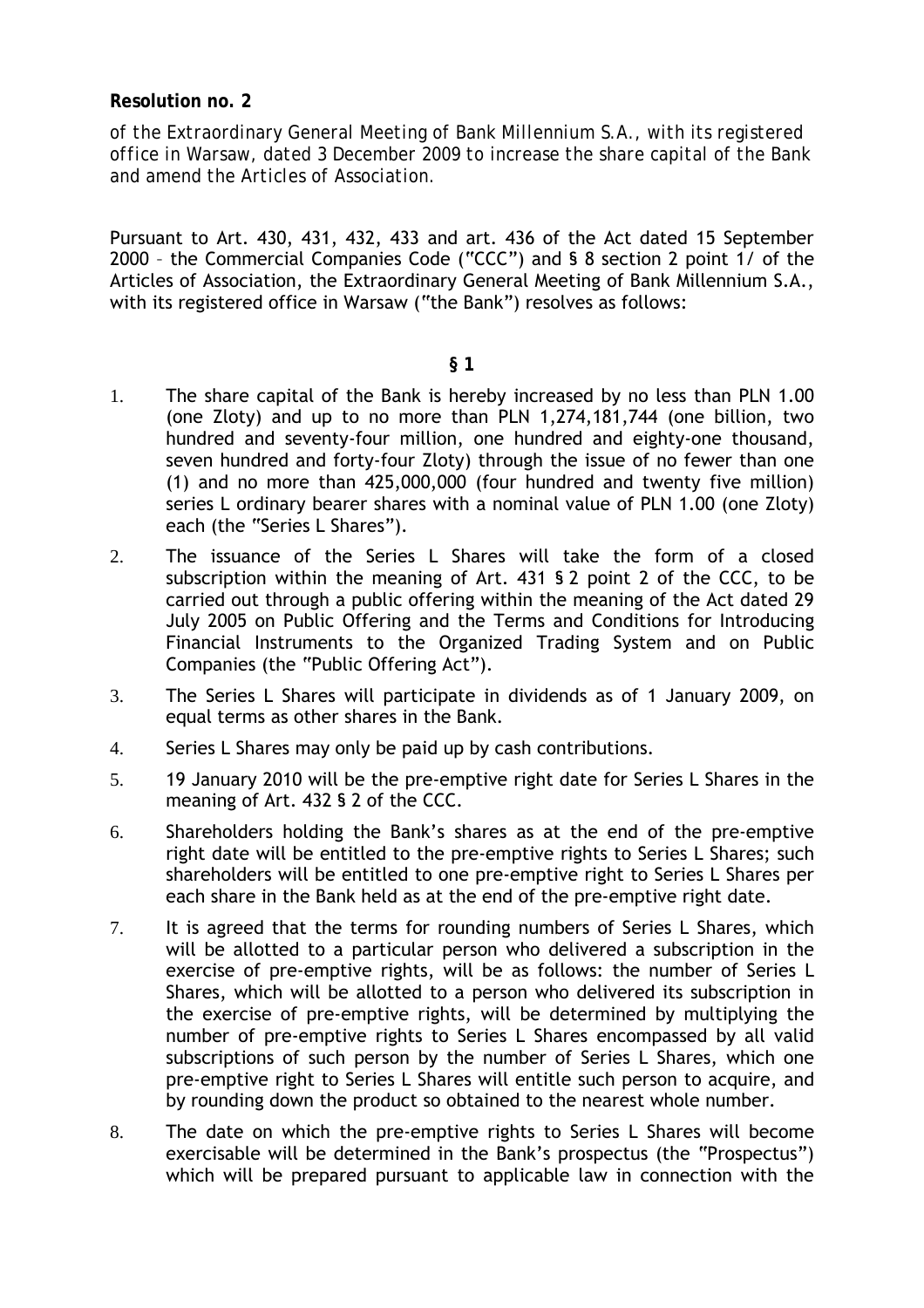public offering and the application for the admission and introduction of the pre-emptive rights to Series L Shares, the rights to Series L Shares, and Series L Shares to trading on the regulated market carried out the by the Warsaw Stock Exchange ("WSE").

- 1. The Bank's Management Board is authorized to take all actions related to the share capital increase and to determine the detailed terms of subscription and allotment of Series L Shares, and in particular to:
	- 1) determine the final number of Series L Shares being offered pursuant to Art. 54 of the Public Offering Act;
	- 2) determine the issue price of the Series L Shares;
	- 3) determine the date of opening and closing of the subscription period for the Series L Shares;
	- 4) determine the terms of subscription and allotment of the Series L Shares and the terms of subscription and allotment of the Series L Shares which are not subscribed for as a result of the exercise of the pre-emptive rights to Series L Shares and within the scope of supplementary subscription; and
	- 5) enter into agreements to ensure the success of the subscription of the Series L Shares, both in exchange for remuneration and free-ofcharge, including a stand-by or firm-commitment underwriting agreement or agreements.
- 2. The Bank's Management Board is authorized to take all necessary actions to offer the Series L Shares through a public offering within the meaning of the Public Offering Act, and in particular to file an application for the approval of the Prospectus with the Polish Financial Supervision Commission.
- 3. The Bank's Management Board is authorized to decide to withdraw from the exercise of this resolution, to suspend the exercise hereof, to cancel the public offering or to suspend the offering at any time. When taking the decision to suspend the public offering, the Bank's Management Board is entitled to not indicate a new date of the public offering, and such date may be determined and made known to the public at a later date.

- 1. In connection with § 1 and 2 of this resolution, § 30 section 1 of the Articles of Association which now reads as follows:
	- "*1. The share capital amounts to PLN 849,181,744 (eight hundred and forty-nine million, one hundred and eighty-one thousand, seven hundred and forty-four Zloty) and is divided into 849,181,744 (eight hundred and forty-nine million, one hundred and eighty-one thousand, seven hundred and forty-four) equal and indivisible bearer shares and registered shares. The nominal value of each share amounts to one (1) Zloty.*"

will be amended and read as follows: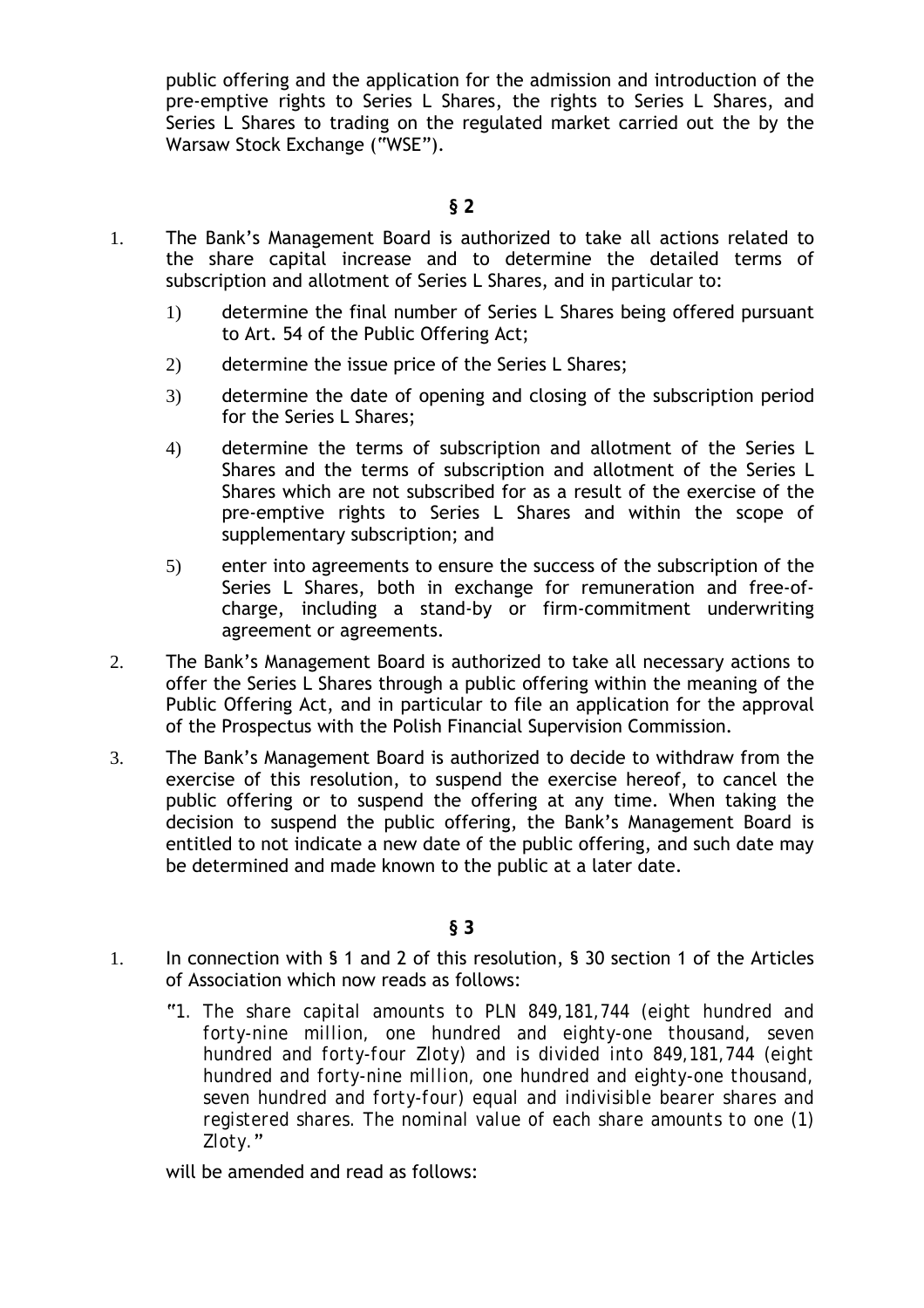- "*1. The share capital is between PLN 849,181,745 (eight hundred and fortynine million, one hundred and eighty-one thousand, seven hundred and forty-five Zloty) and PLN 1,274,181,744 (one billion, two hundred and seventy-four million, one hundred and eighty-one thousand, seven hundred and forty-four Zloty) and is divided into no fewer than PLN 849,181,745 (eight hundred and forty-nine million, one hundred and eighty-one thousand, seven hundred and forty-five) and no more than 1,274,181,744 (one billion, two hundred and seventy-four million, one hundred and eighty-one thousand, seven hundred and forty-four) equal and indivisible bearer shares and registered shares. The nominal value of each share amounts to one (1) Zloty.*"
- 2. The Bank's Management Board is authorized to determine the final amount by which the Bank's share capital is to be increased, provided that the amount determined by the Bank's Management Board may not be lower than the minimum amount or higher than the maximum amount of the share capital increase specified in § 1 section 1 hereof. The contents of § 30 section 1 of the Articles of Association will be determined by the Bank's Management Board pursuant to Art. 432 § 4 of CCC and Art. 310 in conjunction with Art. 431 § 7 of CCC on the basis of a representation made in the form of a notarial deed and concerning the value of the subscribed for share capital following the issuance of the Series L Shares.
- 3. The amendment of the Articles of Association referred to in § 3 clause 1 above, requires the consent of the Polish Financial Supervision Commission, pursuant to Art. 34 clause 2 in conjunction with Art. 31 clause 3 of the Banking Law dated 29 August 1997.

#### **§ 4**

- 1. It is agreed that the Bank will apply for admission and introduction to trading on a regulated market operated by the Warsaw Stock Exchange of no more than 425,000,000 Series L Shares, 849,181,744 pre-emptive rights to Series L Shares and no more than 425,000,000 rights to Series L Shares. The Bank's Management Board is authorized to take all necessary actions related to the realization of the provision contained in this clause.
- 2. It is agreed that no more than 425,000,000 Series L Shares, 849,181,744 preemptive rights to Series L Shares and no more than 425,000,000 rights to Series L Shares will be dematerialized, and pursuant to Art. 5 clause 8 of the Act on Trading in Financial Instruments dated 29 July 2005, as amended, the Bank's Management Board is authorized to enter with Krajowy Depozyt Papierów Wartościowych S.A. into an agreement for registration of no more than 425,000,000 Series L Shares and no more than 425,000,000 rights to Series L Shares, and to take all other necessary actions related to the dematerialization thereof.

The resolution shall come into force on the date of its adoption.